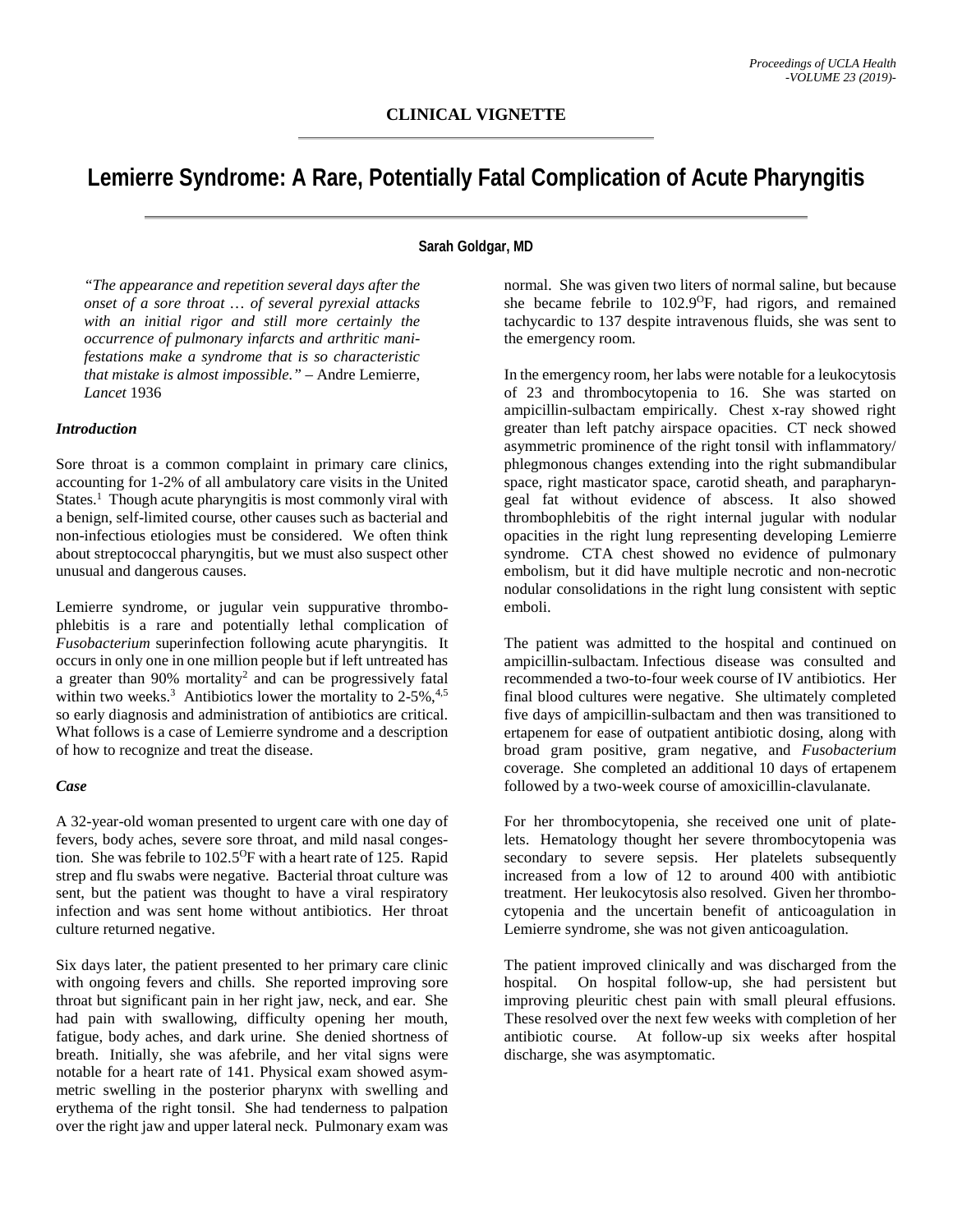### *Discussion*

Lemierre syndrome occurs when mucosal damage from pharyngitis allows normal oropharyngeal flora, most commonly *Fusobacterium*, to enter through the pharyngeal mucosa, extend into the parapharyngeal space, and invade the jugular vein. As a result of this inflammation a thrombus forms, and from there bacteria may spread through the blood stream, leading to septic emboli throughout the body. Pulmonary septic emboli, as in this case, are quite common and are seen in 97% of patients. 3 It is possible to have seeding to other areas, causing empyema (10-15%), septic arthritis (13-27%), or osteomyelitis (<3%). 5 Liver or splenic abscesses, meningitis, brain abscess, skin abscess, endocarditis, renal injury, and ARDS are rare complications but have also been reported.<sup>5-7</sup> Other local complications can include peritonsillar abscess, parapharyngeal abscess, and paratracheal abscess.<sup>5</sup>

Lemierre syndrome frequently affects young, healthy adults with a mean age of 20 years. Patients typically present with initial sore throat followed by fevers, rigors, and neck or throat pain. Other symptoms can include neck swelling, dysphagia, cough, pleuritic pain, hemoptysis, respiratory distress, arthritis, or jaundice. The time between pharyngitis symptoms and onset of jugular vein thrombophlebitis is usually less than a week.

Physical exam of the throat is highly variable. It may be normal, show mild tonsillar inflammation, or have severe exudative tonsillitis with peritonsillar abscess. <sup>5</sup> Tenderness or swelling may be observed along the course of the jugular vein with or without cervical lymphadenopathy.

Laboratory studies show neutrophilic leukocytosis and elevated CRP. Transaminitis is present in around 50% of patients, and mild thrombocytopenia is common.<sup>5</sup> True confirmation of the diagnosis can be made through anaerobic blood cultures growing *Fusobacterium*. But because this organism is slowgrowing, the diagnosis is mainly clinical.3

The best imaging method for diagnosis is a CT with contrast, which may show the actual thrombus, filling defects, or soft tissue swelling in the area. The CT scan can be extended to include the chest given the high incidence of pulmonary emboli. CT scan of the neck has higher sensitivity than ultrasound for detecting thrombus and is less expensive than MRI.<sup>5</sup> CT scan of the chest is more revealing than chest x-ray for demonstrating septic emboli.

Antibiotics are the main treatment for Lemierre syndrome. They should include coverage for anaerobic and beta-lactamase resistant microbes. Ampicillin-sulbactam or piperacillintazobactam are good choices. Carbapenems as well as metronidazole combined with ceftriaxone are also appropriate. Fluoroquinolones, macrolides, and penicillin alone are inadequate therapy because *Fusobacterium* is intrinsically resistant to them.<sup>5</sup> The duration of therapy is generally four weeks. Surgery is indicated only in ongoing sepsis that has not responded to antibiotics. Surgery may involve drainage of

abscesses in the neck or internal jugular vein ligation or excision.8

Though Lemierre syndrome involves a clot, the role of anticoagulation is controversial, and no randomized controlled trials have been conducted. Some experts hypothesize that anticoagulation may prevent further septic emboli and respiratory compromise, but others suggest that the thrombosis in Lemierre syndrome will resolve spontaneously. 9 Many case reports, including this one, have demonstrated recovery without anticoagulation,<sup>6,7,9</sup> and a retrospective study suggests anticoagulation does not affect thrombosis outcomes. 10 Some recommend using anticoagulation only if thrombus extends into the cerebral sinuses or if there is no improvement with antibiotics alone. 8

## *Conclusion*

Lemierre syndrome is a rare but potentially fatal complication of pharyngitis in otherwise young, healthy adults. It should be suspected in patients with initial pharyngitis who show symptoms of sepsis, neck pain, or pulmonary involvement. Our patient was a classic example of Lemierre syndrome, presenting with acute pharyngitis complicated by fevers, rigors, trismus, and neck pain, and found to have right internal jugular thrombophlebitis complicated by septic pulmonary emboli.

Though Lemierre syndrome is uncommon, incidence rates have been rising in the last few decades. 5 This may be due to reduced antibiotic prescriptions for sore throat, improvements in anaerobic blood culture technique, and more advanced imaging modalities that can better detect internal jugular thrombus.<sup>3,5</sup>

Given the prevalence of sore throat in primary care clinics and the high mortality of Lemierre syndrome without treatment, it is important to look for this complication. As antibiotic use for pharyngitis continues to decline, we must be careful to consider Lemierre syndrome as a serious but treatable complication of pharyngitis.

#### **REFERENCES**

- 1. **Bisno AL**. Acute pharyngitis. *N Engl J Med*. 2001 Jan 18;344(3):205-11. Review. PubMed PMID: 11172144.
- 2. **Coultas JA, Bodasing N, Horrocks P, Cadwgan A**. Lemierre's Syndrome: Recognising a Typical Presentation of a Rare Condition. *Case Rep Infect Dis*. 2015;2015:797415. doi: 10.1155/2015/797415. Epub 2015 Jan 27. PubMed PMID: 25692056; PubMed Central PMCID: PMC4323061.
- 3. **Dalen CT, Mekhail AM**. Lemierre syndrome: early recognition and management. *CMAJ*. 2015 Nov 3;187(16):1229-1231. doi: 10.1503/cmaj.150476. Epub 2015 Aug 10. PubMed PMID: 26261192; PubMed Central PMCID: PMC4627880.